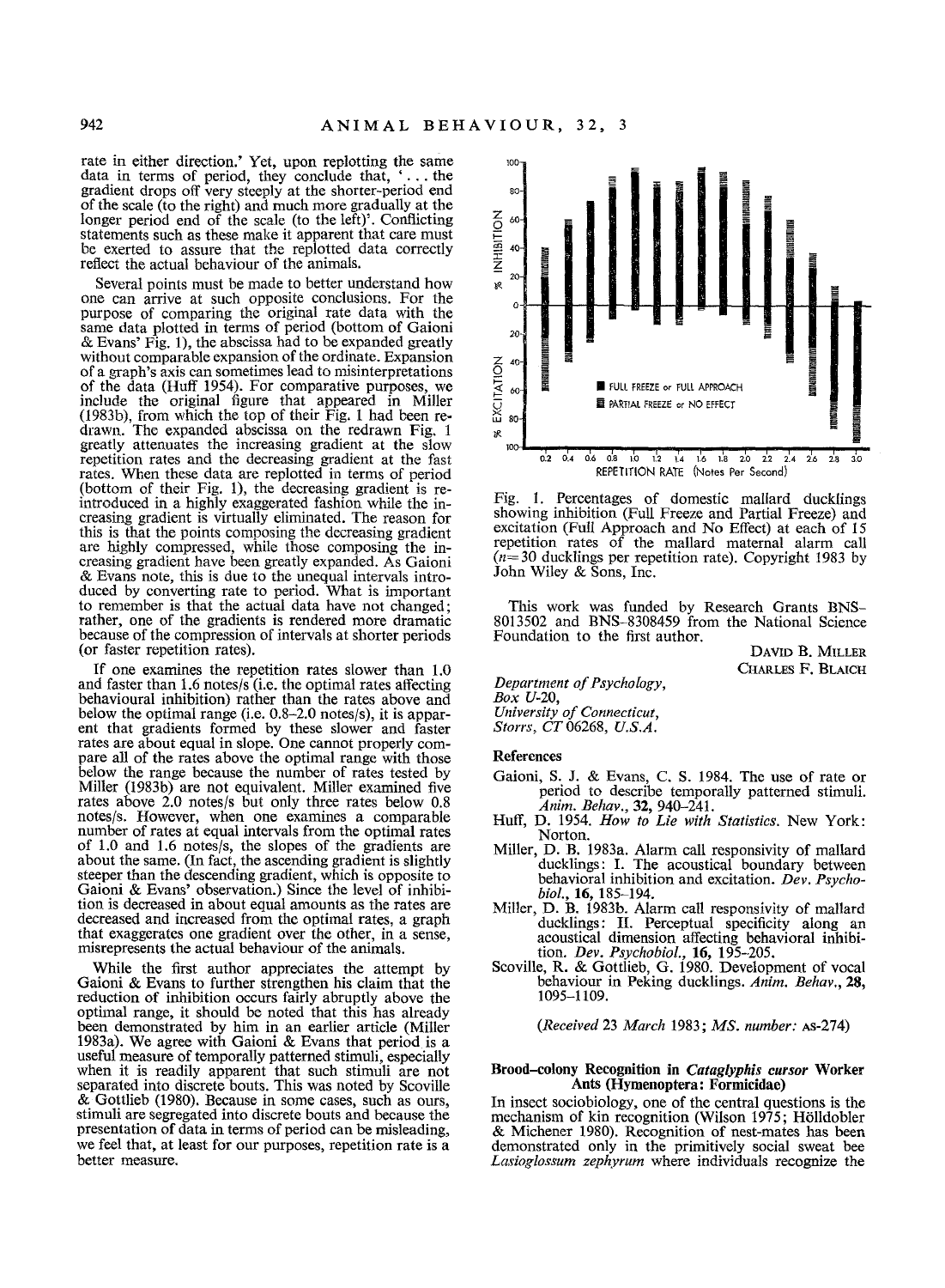degree of relatedness of relatives (Greenberg 1979). Some recent papers on bees and wasps also indicate discrimination between related individuals (Breed 1981; Getz & Smith 1983; Pfenning et al. 1983).

In the ants, colony recognition is frequent, at least in territorial species. This seems to be good evidence for worker/worker kin recognition as demonstrated in *Pseudomyrmex* by Mintzer (1982). So worker/kin recognition may be general in social insects, but we do not have any idea about worker/brood recognition. I studied this problem in a highly social insect, the ant *Cataglyphis cursor.* This species, always monogynous (Cagniant 1976), is very interesting because it is possible to observe numerous worker and brood exchanges between adjacent colonies in the field (De Haro 1981; Pondicq, personal communication). This gives colony recognition biological significance.

Experiments were conducted with two colonies, collected in the same area, each consisting of a queen, about 150 workers, and numerous larvae. Newborn ants were marked on the day of their eclosion with a label applied to the abdomen. Each colony received two groups of young ants: one control group reintroduced to their native colony (total 18 ants) and one experimental group of ants introduced to a foreign colony (total 26 ants). Each worker was followed during 3 weeks, with several daily observation periods of 5 min each, during which all<br>activities were recorded and timed. Behaviour was classified into five groups: Inactivity (isolated, in group of workers, or in groups of workers with brood); Walking in

the Nest; Adult Interactions (interactions between adopted workers were rare and were excluded); Individual Grooming; and Brood Nursing. Data are given as percentages. For each group the median was calculated and the Mann-Whitney U-test was used for analysis.

Results are given in Table I. It can be seen that young ants up to 5 days old are Inactive most of the time  $(62.3+14.2=75.5$  for controls). Major differences appear during the first 5 days in their relations with the brood: the control ants remain Inactive on the brood, attending them some of the time, but the adopted workers do not do this (median percentage time Inactive on  $b$ rood = 14.2 for controls and 0 for adopted ants). This is confirmed by the fact that  $15/18$  (83%) control ants exhibit this behaviour (Inactive on brood) in comparison with 9/26 (35 %) adopted ants. Adopted workers spend less time caring for the brood of their host colony. Later there are also differences between the two groups, especially during the 10-14 day period, for Inactivity in group of workers and Walking in the Nest. Behavioural patterns are sometimes reversed in ants of various ages: for example Inactivity in group is more important at 10-14 days for adopted ants  $(51.3\%$  versus  $27\%)$  but less important at 15–21 days  $(42\%$  versus 67%).

The following conclusions can be made. Firstly, newlyemerged workers integrate into a foreign colony without difficulty, as described previously by early authors working on other species (Forel 1874; Fielde 1903); secondly, the ontogeny of this process is not the same as in the controls; and thirdly, adopted workers are less

|  |  |  | Table I. Change in Time Budget for the Principal Activities of Ants in Relation to their Age |  |  |  |
|--|--|--|----------------------------------------------------------------------------------------------|--|--|--|
|  |  |  |                                                                                              |  |  |  |

|                            |                      | Age (days)          |              |                    |                    |  |  |  |
|----------------------------|----------------------|---------------------|--------------|--------------------|--------------------|--|--|--|
| Behaviour                  | $2 - 5$              | $6 - 9$             | $10 - 14$    | $15 - 21$          |                    |  |  |  |
| Inactivity<br>In group     | Ad                   | 64.2                | 55.25        | 51.3<br>$P = 0.05$ | 42<br>$P = 0.01$   |  |  |  |
|                            | $\mathbf C$          | 62.3                | 51.6         | 27                 | 67                 |  |  |  |
| On brood                   | Ad                   | $\theta$            | 18.9         | 1.4                | 0                  |  |  |  |
|                            | $\mathbf C$          | $P = 0.002$<br>14.2 | 12.1         | $\bf{0}$           | 6                  |  |  |  |
| Walking in the Nest        | Ad                   | 8.3                 | 6.7          | 7.8                | 12.9               |  |  |  |
|                            | $\mathbf C$          | 5,0                 | 8.1          | $P = 0.03$<br>20   | 10.5               |  |  |  |
| <b>Adult Interaction</b>   | Ad                   | 3.3                 | 2,2          | 0.4                | 2.85               |  |  |  |
|                            | $\mathbf C$          | 1.7                 | 1.05         | $\mathbf{1}$       | $P = 0.04$<br>0.85 |  |  |  |
| <b>Brood Nursing</b>       | Ad                   | $\bf{0}$            | 1.25         | 0.95               | 0.4                |  |  |  |
|                            | C                    | $P = 0.02$<br>1.11  | 2.01         | 1.80               | 0.7                |  |  |  |
| <b>Individual Grooming</b> | Ad<br>$\overline{C}$ | 2.77<br>2.33        | 3.33<br>2.36 | 3.05<br>3,87       | 4.4<br>2.7         |  |  |  |

Figures given in the table are median  $\%$  of time.

 $Ad =$ adopted; C=controls.

When not indicated, differences are not significant; Mann-Whitney U-test.